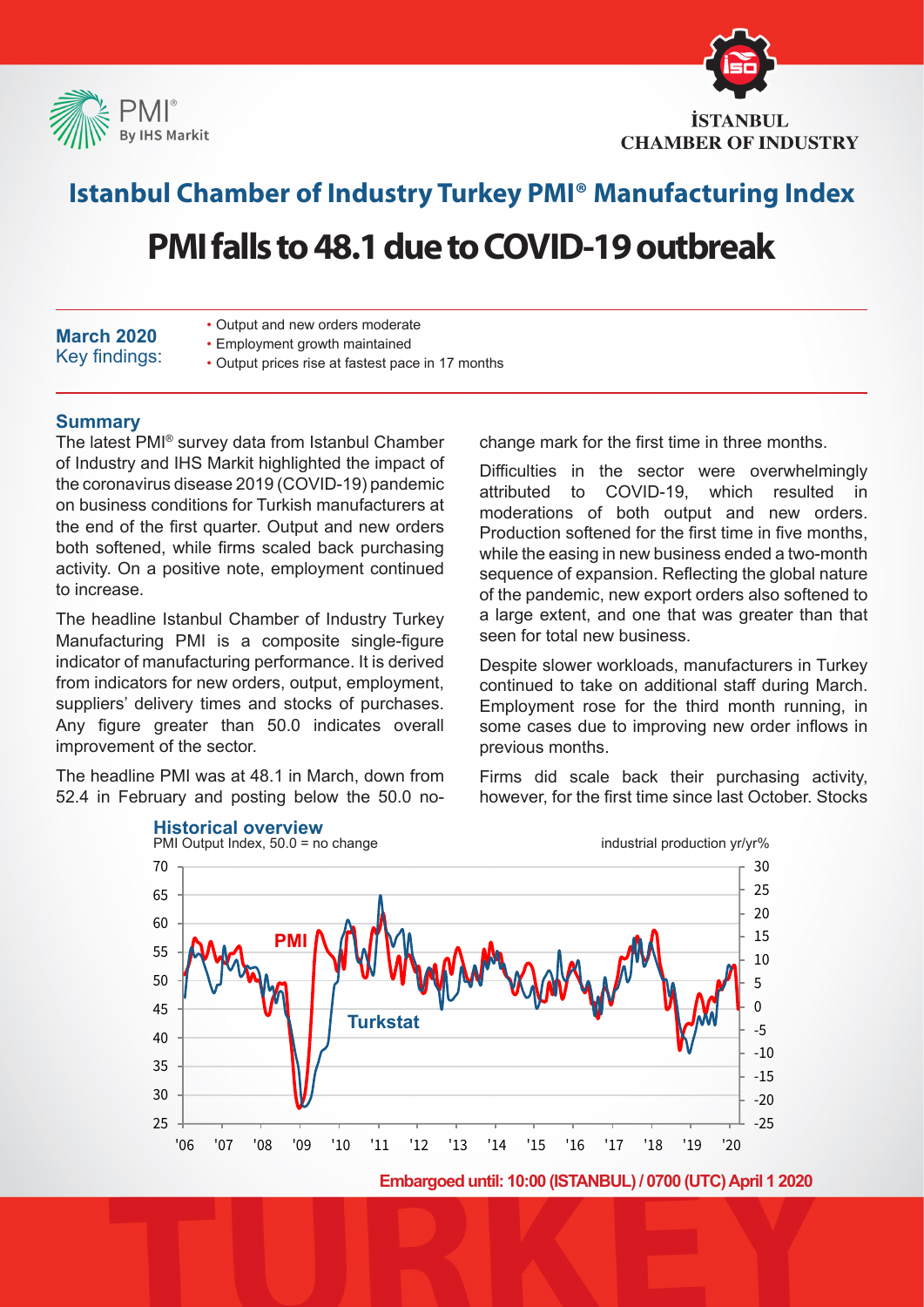



## **Istanbul Chamber of Industry Turkey PMI® Manufacturing Index**

of purchases were also reduced, as were stocks of finished goods as firms noted a general reluctance to hold inventories given current uncertainty.

The delivery of purchased items was also impacted heavily by the COVID-19 pandemic, with suppliers' delivery times lengthening to the second-largest extent since the survey began in June 2005.

Meanwhile, the rate of input cost inflation remained marked during March, with currency weakness the main factor behind the latest increase in input prices. Some supply shortages were also behind the rise in cost burdens.

As a result of a marked increase in input costs, manufacturers raised their output prices. In fact, the rate of charge inflation was sharp and the steepest in just under a year-and-a-half.

#### **Comment**

Commenting on the Istanbul Chamber of Industry Turkey Manufacturing PMI survey data, Andrew Harker, Economics Director at IHS Markit, said:

*"The COVID-19 pandemic comes at a time when the Turkish manufacturing sector was building good growth momentum, and is therefore a bitter blow for firms. Output and new orders slowed sharply, with the global nature of the outbreak hitting exports and supply chains hard. One positive, however, was that employment continued to rise, potentially reflecting hopes among firms that the disruption will prove short-lived."*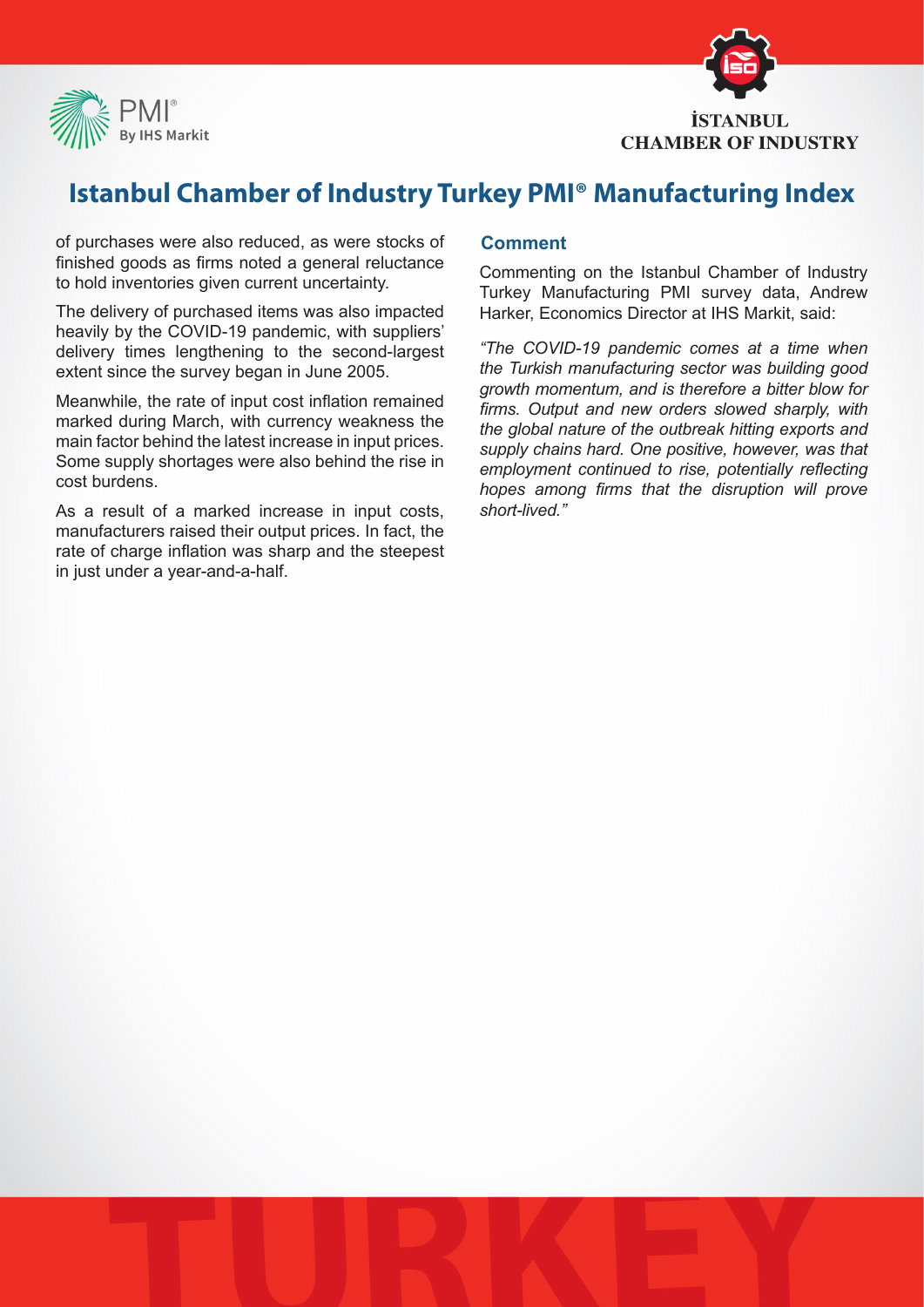

# **İSTANBUL CHAMBER OF INDUSTRY**

## **Istanbul Chamber of Industry Turkey PMI® Manufacturing Index**

#### **Output Index**

*Q. Please compare your production/output this month with the situation one month ago.*

After having increased in each of the previous four months, Turkish manufacturing output softened in March. According to respondents, the COVID-19 pandemic was the principal cause of the slowdown. The moderation was marked and the sharpest since last May.



#### **Employment Index**

*Q. Please compare the level of employment at your unit this month with the situation one month ago.*

March data pointed to a third consecutive monthly increase in employment, in spite of marked slowdowns in output and new orders. Those respondents that took on extra staff linked this to higher new orders in previous months and associated increases in output requirements. The rate of job creation was modest and softer than that seen in February.



#### **For further information, please contact:**

#### **Istanbul Chamber of Industry**

Nesrin Akçay, Economic Research and Corporate Finance Department Mng. Telephone +90 212 252 29 00 Ext: 180 Email: nakcay@iso.org.tr

#### **IHS Markit**

Andrew Harker, Economics Director Telephone +44 1491 461 016 Email: andrew.harker@ihsmarkit.com

Katherine Smith, Public Relations Telephone +1 781 301 9311 Email: katherine.smith@ihsmarkit.com